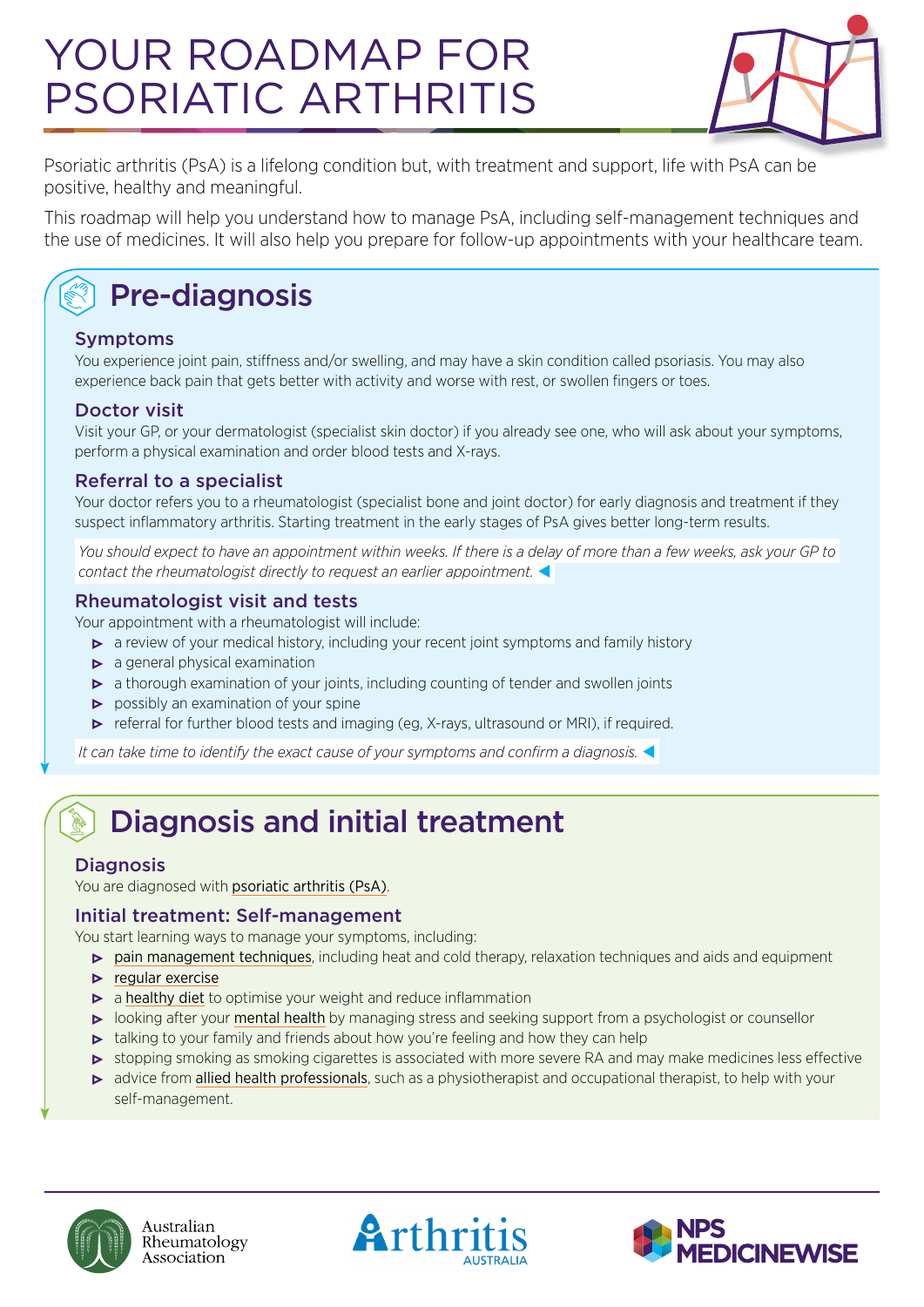#### Initial treatment: Medicines

Your first-line medicines begin with [disease-modifying antirheumatic drugs \(DMARDs\)](https://arthritisaustralia.com.au/managing-arthritis/medical-management/medicines/disease-modifying-anti-rheumatic-drugs-dmards/).

- Most common: [methotrexate](https://rheumatology.org.au/patients/documents/Methotrexate_2019v2.pdf) with folic acid.
- **•** Sometimes: [sulfasalazine](https://rheumatology.org.au/patients/documents/Sulfasalazine_2019.pdf), [leflunomide](https://rheumatology.org.au/patients/documents/Leflunomide_Nov2019.pdf), or others.

These treatments are ideally started within 3 months of the onset of symptoms for the best long-term results. You can expect follow-up blood tests and frequent monitoring by your rheumatologist and GP to assess the effectiveness and side effects of your medicine.

Use the [Low-dose methotrexate](http://www.nps.org.au/bdmards/rheumatological-conditions)  [action](http://www.nps.org.au/bdmards/rheumatological-conditions) plan to discuss the pros and cons of methotrexate with your rheumatologist and plan the best way to take your dose.

These treatments may improve skin psoriasis, but co-management with a dermatologist may be necessary. Other skin treatments may be used, including creams or ointments, and UV light therapy.

For short-term use when you are first starting DMARDs or during flares, treatment may also include:

- [glucocorticoids](https://rheumatology.org.au/patients/documents/Prednisolone_2019.pdf) (also known as corticosteroids) tablets or injections into the joint
- [non-steroidal anti-inflammatory drugs \(NSAIDs\)](https://rheumatology.org.au/patients/documents/NSAIDS_2019v2.pdf)
- $\triangleright$  pain relief medicines.

#### Learn more about PsA

You can learn more about PsA through:

**• [Arthritis Australia](https://arthritisaustralia.com.au/)** 

[Psoriasis Australia](http://www.psoriasisaustralia.org.au/morethanmyskin/psoriatic-arthritis/)

• talking to your healthcare team, which might include a rheumatologist, dermatologist, GP, physiotherapist, occupational therapist, rheumatology nurse, pharmacist, dietitian, podiatrist, or psychologist.

#### Follow-up visits

Visit your rheumatologist for follow-up every 3–6 months to:

- **assess the status of your PsA and the need to modify any of your medicines or other treatments**
- review your immunisation status and the risk of problems with your heart and blood vessels
- **•** perform additional blood and imaging tests, if required.

### Modifying treatment

#### Modifying DMARD treatment

Your rheumatologist can refine your medicines if your PsA is not well controlled, by:

- $\triangleright$  switching you to a different DMARD
- adding DMARDs in combination.

#### Adding biological or targeted medicines

If your PsA is not controlled after 6 months of DMARD treatment, your rheumatologist can add other medicines which work by blocking specific substances in the immune system. These are called biological medicines and targeted medicines.

- [Adalimumab \(Humira\)](https://rheumatology.org.au/patients/documents/Adalimumab_Apr2019.pdf)
- **•** [Certolizumab \(Cimzia\)](https://rheumatology.org.au/patients/documents/Certolizumab_2019.pdf)
- **[Etanercept \(Brenzys, Enbrel\)](https://rheumatology.org.au/patients/documents/Etanercept_2019.pdf)**
- [Golimumab \(Simponi\)](https://rheumatology.org.au/patients/documents/Golimumab_2019.pdf)
- **•** [Infliximab \(Inflectra, Remicade, Renflexis\)](https://rheumatology.org.au/patients/documents/Infliximab_2019.pdf)
- [Ixekizumab \(Taltz\)](https://rheumatology.org.au/patients/documents/Ixekizumab_July19v3.pdf)
- **•** [Secukinumab \(Cosentyx\)](https://rheumatology.org.au/patients/documents/Secukinumab_2019.pdf)
- **•** [Ustekinumab \(Stelara\)](https://rheumatology.org.au/patients/documents/Ustekinumab_2019.pdf)
- $\triangleright$  Tofacitinib (Xelianz)

There are many different biological and targeted medicines, as well as biosimilar\* medicines, so know which one you are using.